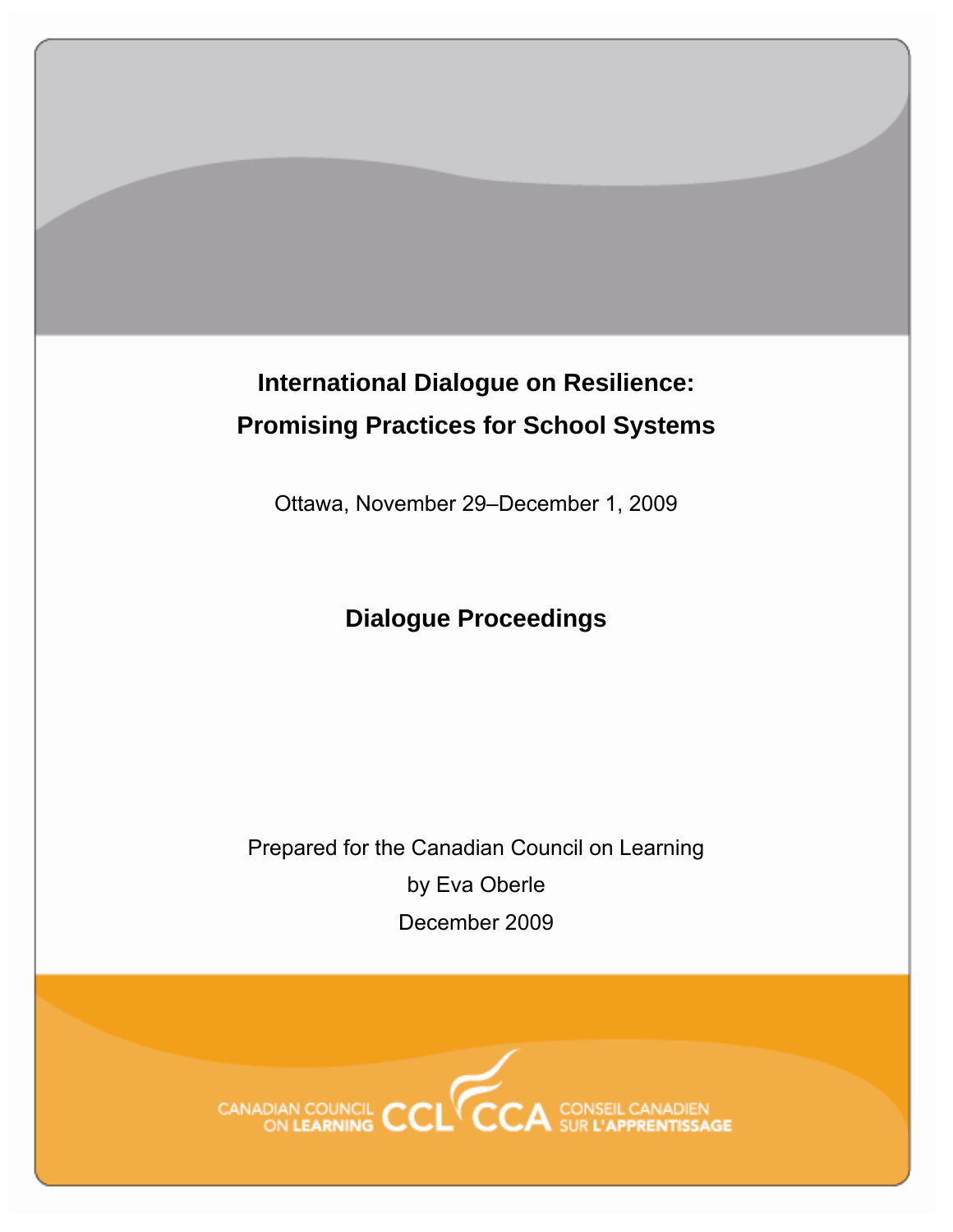## **Table of Contents**

| 1 <sub>1</sub> |      |  |  |  |  |
|----------------|------|--|--|--|--|
|                |      |  |  |  |  |
| 3 <sub>1</sub> |      |  |  |  |  |
| 4.             |      |  |  |  |  |
|                |      |  |  |  |  |
|                |      |  |  |  |  |
|                | 4.3. |  |  |  |  |
|                | 4.4. |  |  |  |  |
|                | 4.5. |  |  |  |  |
| 5.             |      |  |  |  |  |
|                |      |  |  |  |  |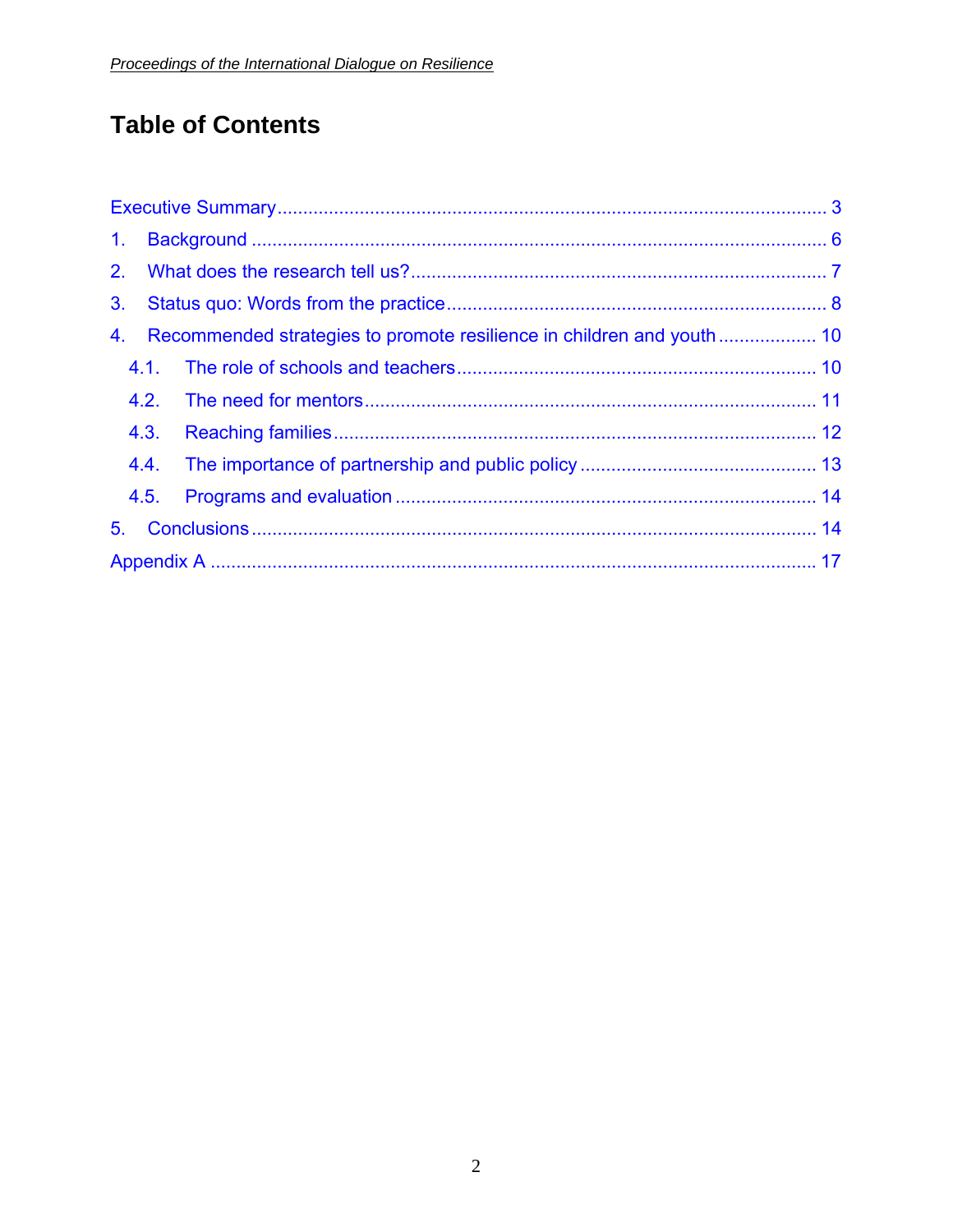#### **Executive Summary**

<span id="page-2-0"></span>In November/December 2009, the Canadian Council on Learning (CCL) and the Robert Bosch Foundation brought together an international group of experts in the field of resilience to discuss approaches to promoting and enhancing resilience in German and Canadian children and youth. The participating researchers, practitioners and policymakers were from Canada and Germany, along with a selected group of experts from Australia and the United States. The aim of the international dialogue was to discuss practical approaches to promoting resilience in children and youth as learners, drawing on a wide spectrum of international expertise in education and thus, learning from each other's experiences.

#### **Objectives of the Meeting:**

- To discuss practical and holistic approaches to fostering resilience in children and youth;
- To identify effective strategies for schools and educators to enhance resilience;
- To identify opportunities for supportive partnerships in resilience initiatives;
- To bridge the gap between research and practice in the field of resilience;
- To identify current barriers for resilience initiatives, and possible solutions for overcoming those barriers;
- To define criteria of success in resilience initiatives, and establish ground rules of evaluating programs through research; and
- To learn how other fellow practitioners and policy-makers have established and maintained resilience-enhancing programs successfully.

Presentations provided by researchers and practitioners during the dialogue unanimously emphasized the significant role of schools, teachers, communities and families in fostering resilience in children and youth at risk. Besides the significant role of each individual system, the importance lies in collaboration and constructive communication between those systems. For instance, parents need to be included in a positive and meaningful way in their children's school life, instead of only being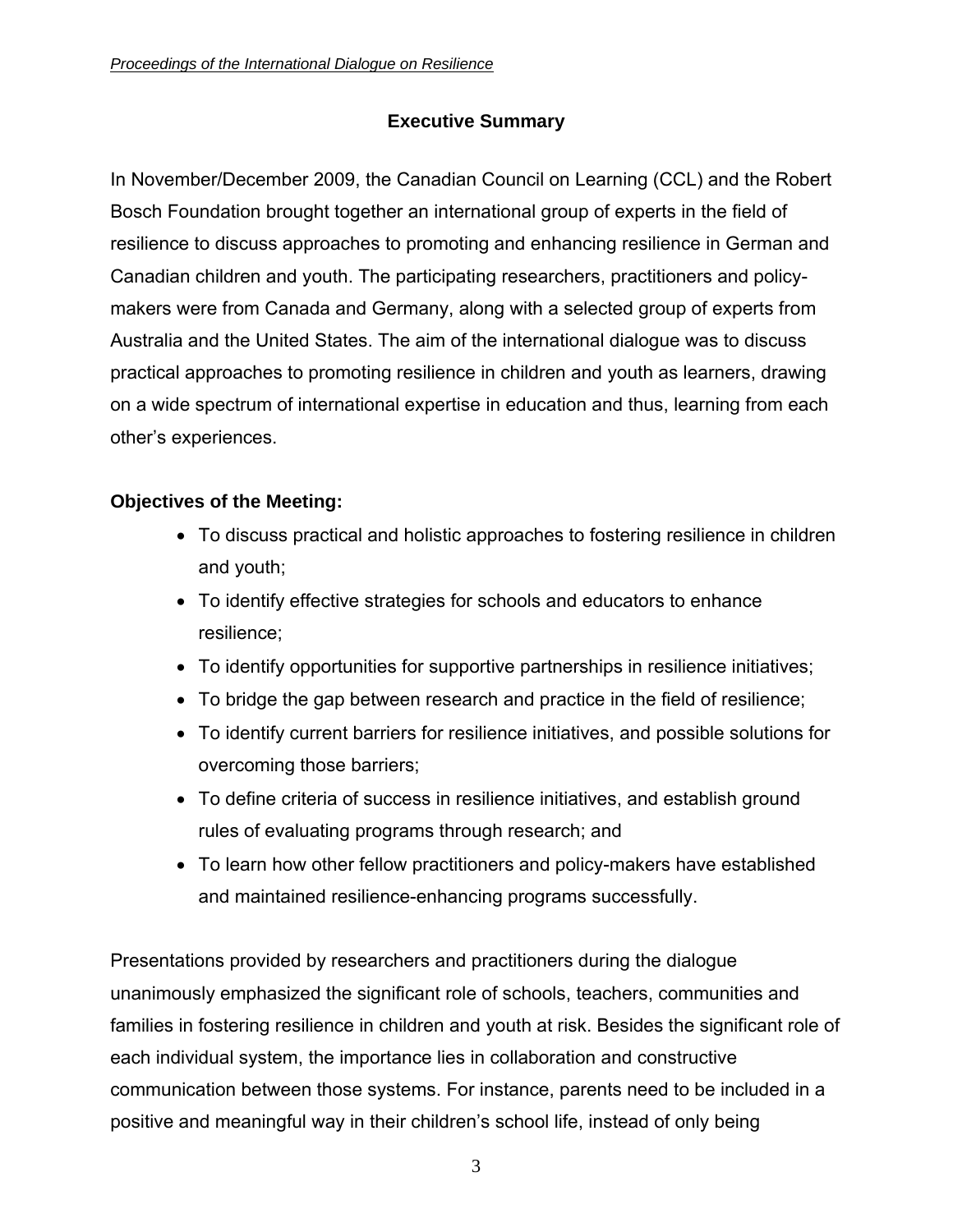#### *Proceedings of the International Dialogue on Resilience*

contacted when their children are failing or misbehaving in the classroom. All participants shared the belief that resilience initiatives require an overall positive and strengths-based approach to education, fostering positive youth development in a culturally sensitive way. Resilience approaches need to be embodied in a set of values, reflecting an approach to education, rather than in a specific program that is implemented in schools as an additive component to the curriculum. Promoting resilience through health and competence in children and youth requires healthy practitioners. Teachers need to be provided with the necessary resources during their own professional development in order to be capable of practicing according to the philosophy of positive youth development. Greg Enion, Superintendent of Instruction and School Services for the Regina Public School Division, has introduced smaller groups in his Division's professional development sessions to allow for more input from teachers in the school process.

There was consensus that resilience initiatives need to reach *all* children, instead of focusing on particular subgroups of the population. Research presented by Manfred Prenzel, Dean of the TUM School of Education, clarified that despite the tendency for students from higher socio-economic backgrounds to perform better on large-scale assessments in Germany there is a significant group of students from middle-call and high socio-economic background that is significantly underperforming. Resilience therefore needs to be fostered in all children and youth in ways appropriate for the individual.

All experts agreed that some practitioners already embed their practice into resilience fostering approaches both in Canada and in Germany. To provide an example, Greg Enion shared his successful experiences with teaching within a "Circle of Courage" philosophy—a model that integrates Western educational thought with the wisdom of indigenous cultures and emerging research on positive youth development by fostering the four pillars of *Belonging*, *Independence*, *Generosity* and *Mastery*.

The main barriers that were identified in moving toward an education system that prioritizes resilience—both, in Germany and Canada—were the lack of resources for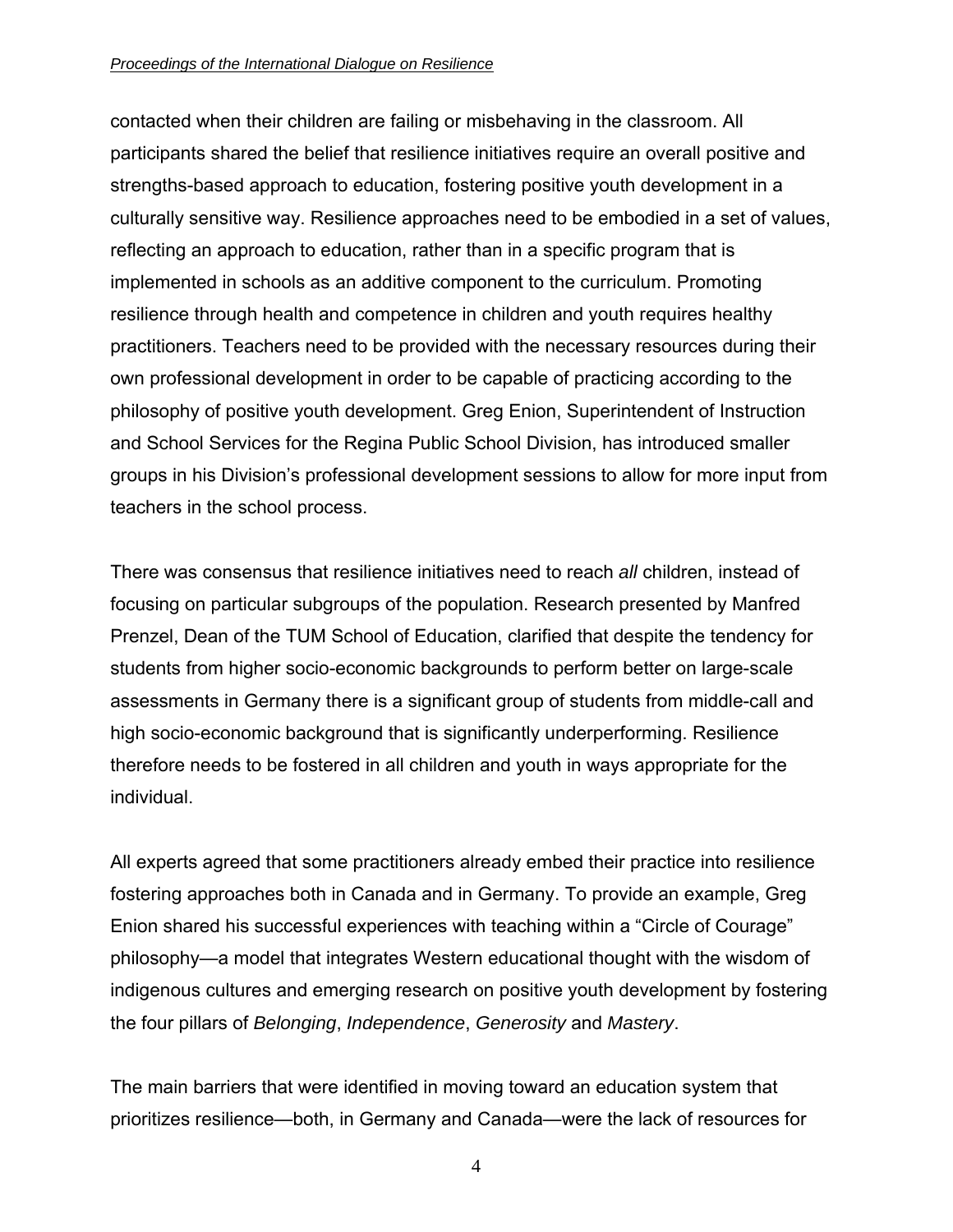schools, too much demand on teachers who have too little training in a strengths-based approach, missing communication and partnership between schools, families and communities, and the difficulty of translating the highly complex, sometimes even contradictory definitions of resilience into practice.

### **Key Messages of the Dialogue:**

- 1. Concerning the individual:
	- All children and youth have potential; the key is to create opportunities for students to discover their potential and experience success;
	- There are many ways to competence; competences are not bound to the 'Three R's': reading, 'riting, and 'rithmetic;
	- Children and youth do not only live in the school environment, therefore, the need to measure competences beyond the school; and
	- Obtain the students' perspective of their own learning experiences.
- 2. Concerning schools, practitioners and public policy:
	- Resilience needs to be enhanced from within a healthy, positive and strengths-based education system;
	- Teachers need to be given the necessary resources to teach with a positive developmental approach;
	- Practitioners need to work closely with families and communities; and
	- Public policy has to be child- and family-centered.
- 3. Concerning programs:
	- Programs to enhance resilience need to be holistic and culturally sensitive, addressing multiple levels that contribute to child well-being and positive youth development.
- 4. Concerning research:
	- Resilience initiatives need to be evaluated with appropriate and psychometrically and methodologically sound methods; and
	- Knowledge translation is necessary to translate the complex construct of resilience into practice.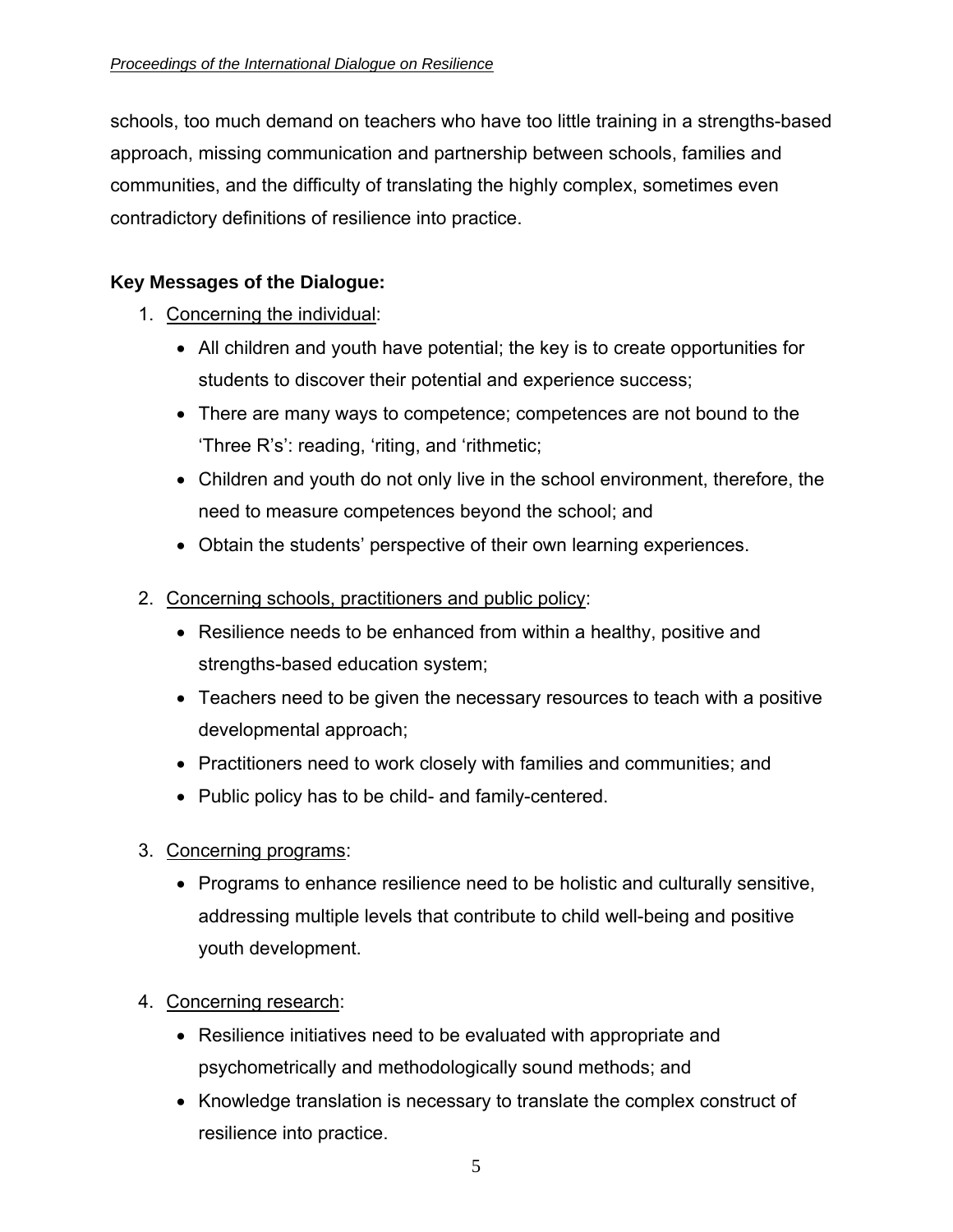# International Dialogue on Resilience: Promising Practices for School Systems

#### <span id="page-5-0"></span>**1. Background**

Traditionally, classical western education systems have focused on measuring student success on competences in solely academic areas such as reading, writing and math, with little opportunity to define competence outside those traditionally valued areas. Furthermore, a deficit- and risk-driven model in both research and practice was usually applied to identify and explain factors that predict children's and youth's failure in the education system, namely academic underperformance and early school drop out, and related issues such as drug abuse and involvement in criminal activities. With the aim to shift the focus from risk to opportunity, a series of provincial and territorial meetings in Canada led to The Learning Partnership's *National Dialogue on Resilience in Youth* (November, 2008) which concluded with the key findings that:

- a) A strengths- and assets-based approach to child and youth development is of protective value† ;
- b) Optimal development during the early childhood years is the key to fostering health and resilience in children;
- c) Positive relationships with caring and nurturing adults are the most important factor in promoting resilience; and
- d) In order to foster resilience on multiple levels, partnerships need to be formed between the education system and social and community services.

Based on those key findings, an international group of experts in the field of resilience and education came together in November/December 2009 with the purpose to discuss practical approaches to promoting resilience in learners, drawing on international experiences of researchers, practitioners, and policy-makers. Whereas the topic of resilience has been openly discussed in the Canadian educational context for approximately two years now, resulting in a number of programs and initiatives that are currently implemented across the country, the concept is more novel to German educators. However, even though resilience per se is currently not officially formulated in

 $\overline{a}$ † The strengths- and assets-based approach offers a level of protection against the disappointment of failures by ensuring children and youth learn to bounce back.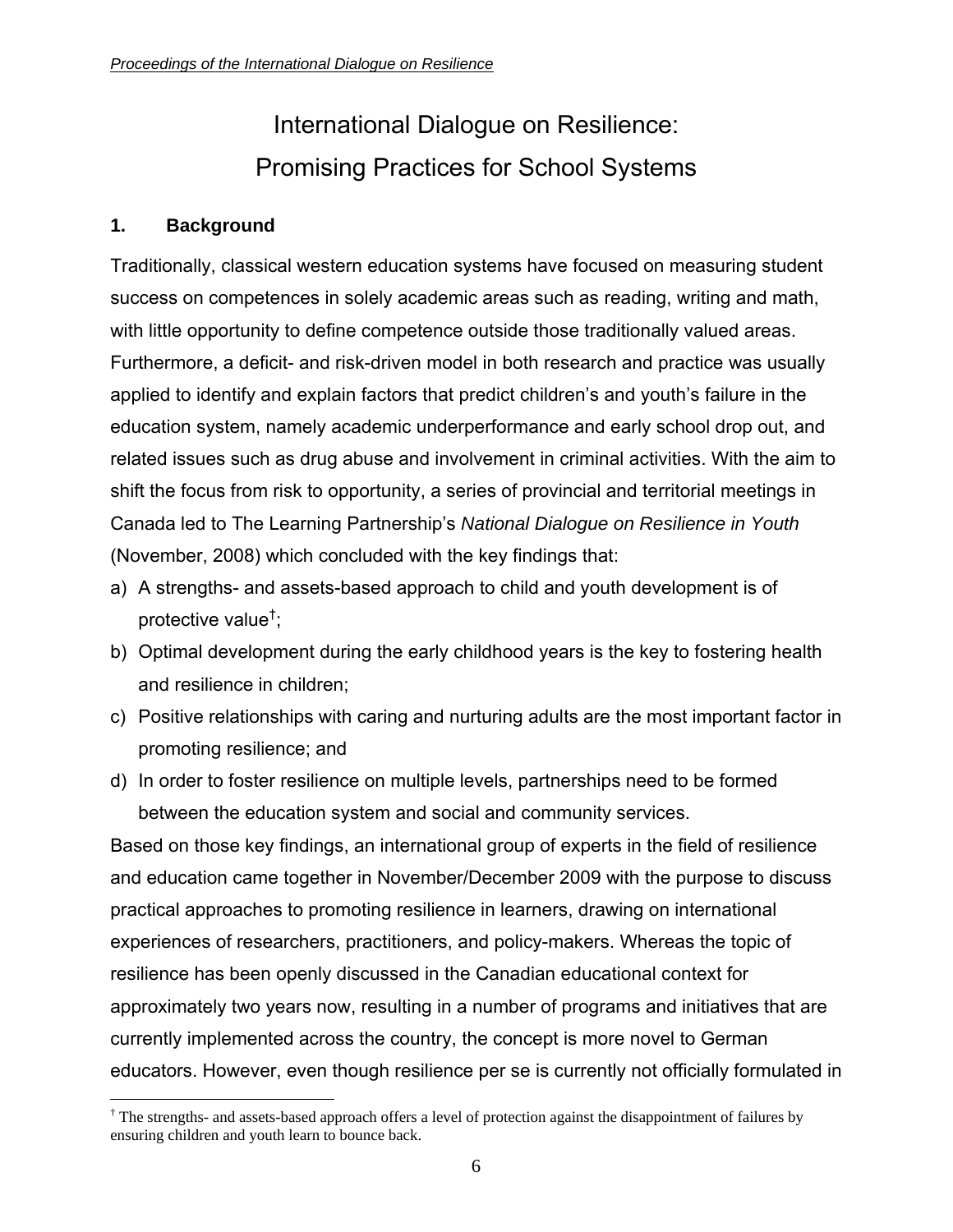<span id="page-6-0"></span>German educational policies, some strengths-based initiatives have already been taken by dedicated practitioners whose philosophy of education is strengths- and assetsoriented. In the field of early learning, resilience is a more well-known notion.

#### **2. What does the research tell us?**

Resilience research examines *why* and *how* some individuals when exposed to risk and adversity in life develop in a healthy and positive way by 'beating the odds'. The core of resilience research is the focus on individuals' strengths and assets (as opposed to deficits) when understanding human development. Tuppett Yates, Assistant Professor at the University of California, Riverside, emphasized that there is no such 'resilient child.' Instead, resilience is a dynamic process that is determined by multiple factors. Resilience is anchored in the developmental history of an individual, viewed as an inherent capacity within individuals that is enabled as a function of nurture. Paul Cappon emphasized the importance of internal and external protective factors contributing to healthy and adaptive development in children and youth at risk. This has been identified on multiple levels:

- a) Within the child (e.g., intelligence, self-regulation skills, positive outlook on life, ability to form close and positive relationships);
- b) Within the family context (e.g., close relationships with parenting adults, socioeconomic advantages, parents who are involved in child's education); and
- c) Within the community (e.g., attending effective schools, friendships with pro-social peers, communities with opportunities and support for children and families).

The key protective factor that seems to enhance resilience in a significant way is the ability to form close relationships with caring adults. Besides parents, caring adults can also be teachers, extended family members, or other adults in a child's life. There is wide consensus that early childhood, in particular, is a sensitive developmental period that affects children's healthy cognitive, social, and emotional development in life. The early years are a critical time of children's cognitive and brain development, and they are pivotal for secure attachment which results in the ability to engage in positive relationships. Researchers recommend starting resilience programs as early as possible (if possible, prevention instead of intervention), with initiatives being: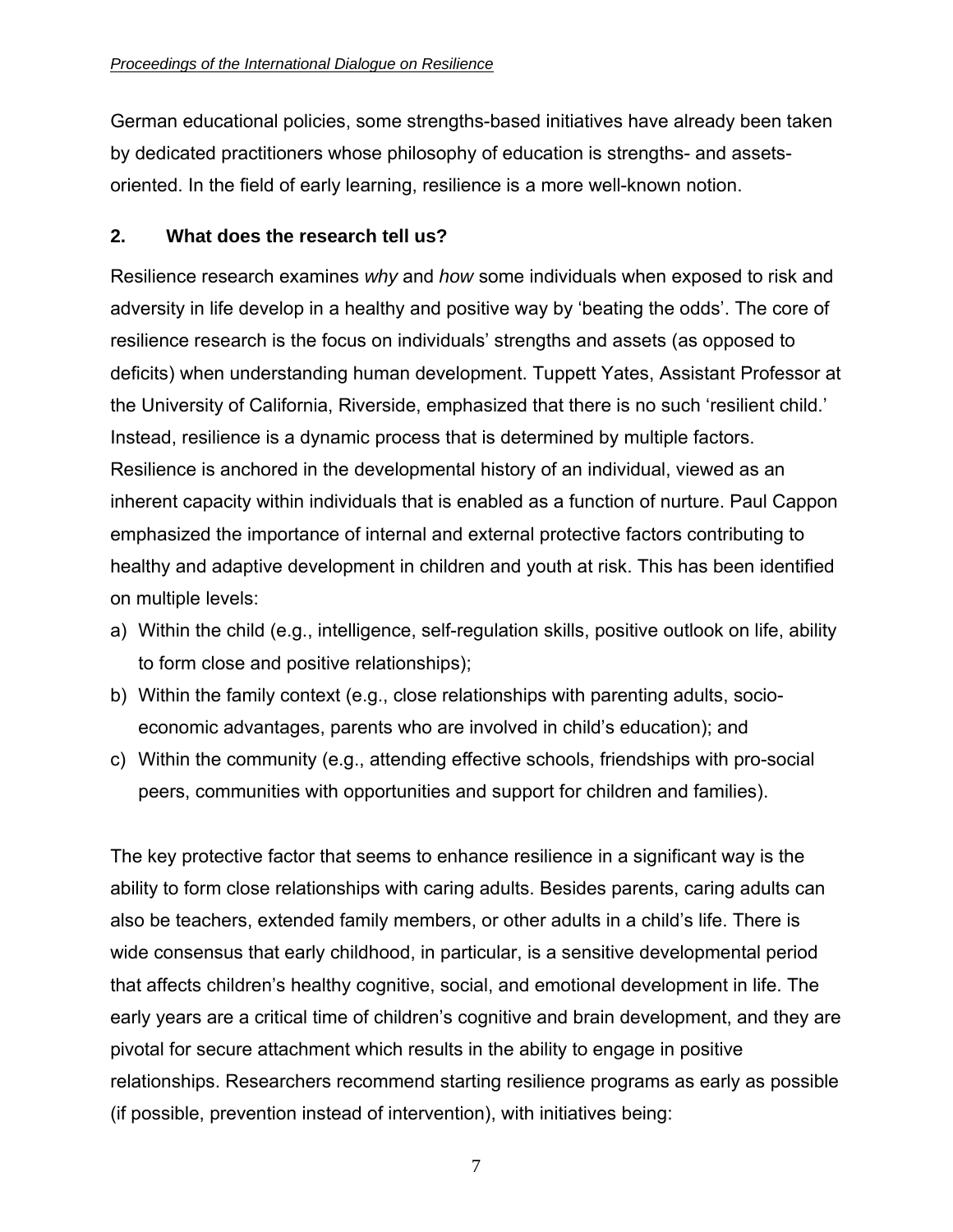<span id="page-7-0"></span>a) Appropriate for a given developmental stage,

b) Strengths- and assets-based,

c) Appropriate for the context and the culture in which they are being implemented, and d) Evidence-based as evaluated by systematic research.

Embracing the complex multi-leveled construct of resilience, programs should strive to be holistic, connecting communities, families and the education system with each other.

#### **3. Status quo: Words from the practice**

The school system is of invaluable importance when it comes to promoting resilience in individuals. Especially for children and youth who are considered to be at risk, positive and close relationships with teachers and peers in school are significant for their healthy development. As reported by Greg Enion, one of the challenges that the Canadian education system currently faces are lower academic achievement and higher school drop out rates for students from a Métis or First Nations background. In Germany and Canada, children and youth from a socio-economically disadvantaged background tend to perform significantly worse on academic skills assessments than students from a higher socio-economic background. However, socio-economic advantages do not automatically lead to better academic performance. Manfred Prenzel showed that there is also a subgroup of middle- and upper class students that is academically underperforming. This is not to say that underperforming students lack general competence; however, the traditional school system often does not value competences outside the traditional academic areas (e.g., reading, math, science), resulting in little opportunities for certain types of students to excel in what they are good at (e.g., sports, arts). Unfortunately, sports and arts programs are often the first considered when cutting programs. Moreover, schools frequently fail to ignite the spark of interest for certain disciplines such as science.

Teachers work with a variety of students in their classrooms, each student exhibiting a different profile of skills, capacities, interests, motivation, and beliefs. Despite this large individual variability, practitioners often use the same teaching, assessment, and evaluation methods for all students in a standardized way, an approach that does not do justice to the student as an individual. Suzan Bacher, director of the Institute for School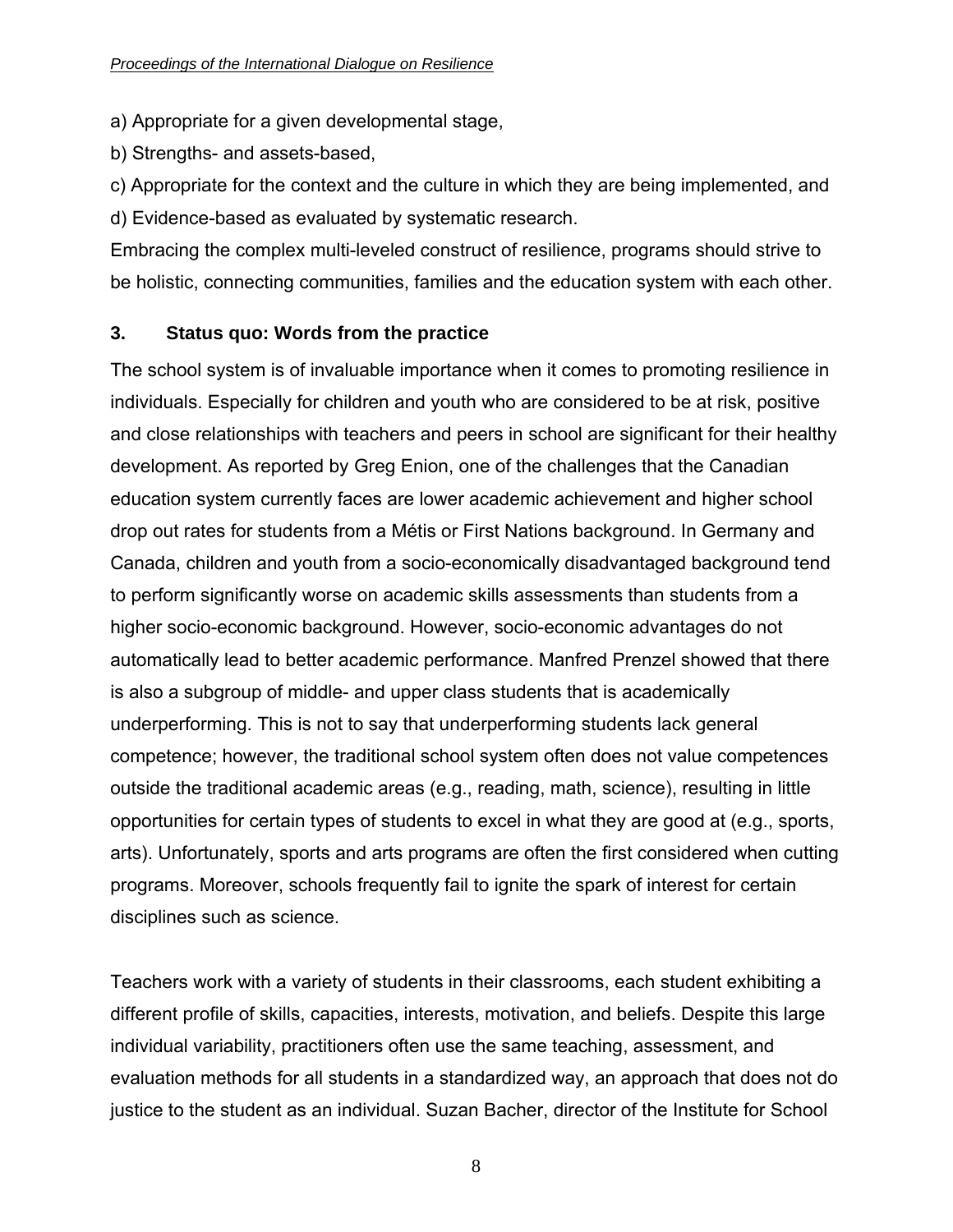Development in Baden-Württemberg in Germany, introduced a new approach to learning, recently developed at said Institute. In this approach teachers are trained to 1. *observe*, 2. *describe*, 3. *assess*, and 4. *promote* the individual child, making the shift from standardized teaching to focusing on the individual as a learner. In order to engage children and youth as learners in a positive way and to awaken their interest, the right conditions for motivation need to be created. Teachers need to support each learner's specific competences, present the learning content in a way that is relevant for students, and give students autonomy in the learning process. To provide a further example, Ingrid Ahlring, the principal of a comprehensive school in Wiesbaden which recently won the German School Award, demonstrated a successful approach of fostering positive social and academic development in students through a learning model that includes social responsibility, self-directed learning, and project-based learning. Students in this school are being taught by the same team of teachers throughout the entire duration of their involvement at the school (six years), giving teachers ample opportunity to get to know their students' strengths, talents and potential, and to form a strong relationship with each individual. The students, in turn, are invited to set class rules and regulations and are permitted a voice in resolving class conflict on a regular basis. Besides the classical academic curriculum, students take on the responsibility of working in several social institutions in their community for a significant amount of time, such as kindergartens and nursing homes. Large student projects, such as theatre projects, are annually presented to an audience of parents, family members and friends. This philosophy of education ties together the individual learner with its family, community, and society, providing a successful example for fostering resilience.

Some of the current challenges for school systems are limited time and training resources for educators, little independence for teachers and schools in the curriculum, the large number of students in the classroom, and little establishment of partnerships in the community (e.g., health services, social services). Despite these limitations, society and individuals have high expectations and demands on educators, contributing to a situation in which many teachers work under a lot of stress and pressure. From a policy making view, Jean-Vianney Auclair, Assistant Deputy Minister in the Manitoba Department of Education, Citizenship and Youth, pointed out the need for a child- and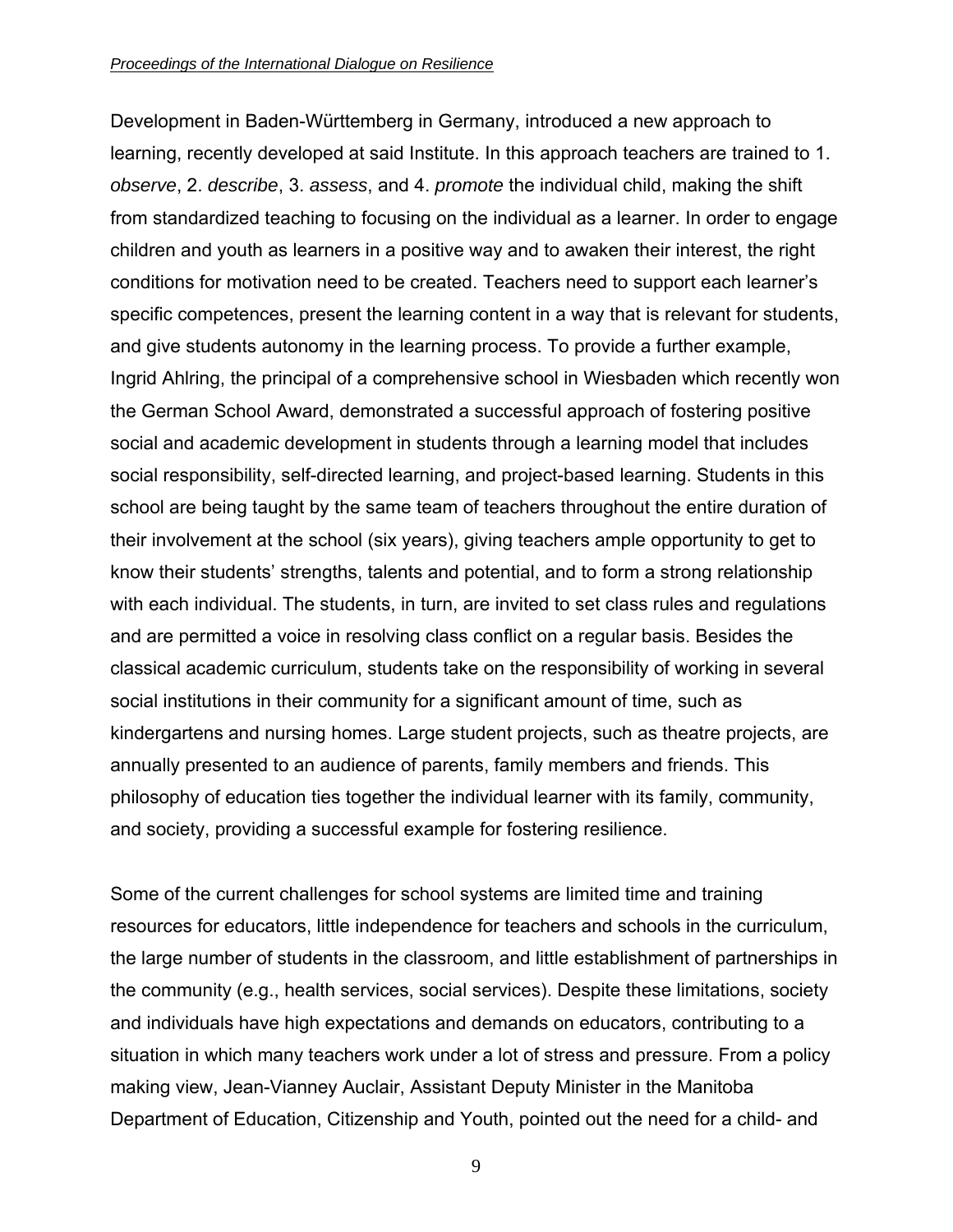<span id="page-9-0"></span>family-centered approach to child well-being. Such an approach ensures that departments and sectors which follow the same larger goal, namely enhancing children's well-being, collaborate in their work instead of competing for resources.

#### **4. Recommended strategies to promote resilience in children and youth**

In order to move towards a holistic strengths-based approach to education in schools, practitioners need to be equipped with resources on multiple levels, parents have to be invited and encouraged to participate in their children's life as learners, and partnerships need to be formed between schools and the community. For instance, schools should provide opportunities for the teachers to attend professional development programs to learn how to practice with a focus on student assets. Furthermore, structures have to be put in place to enable parents to participate in their children's school life in a positive way. In addition, evidence-based programs that foster resilience should be implemented at a school level, tied into the regular school practices and its philosophy, connecting schools with the community. Ideally, a resilience-enhancing approach to teaching would be transferred to future teachers during their teacher-training program, to entirely embed teaching in a strengths-based model. Kathy Marshall, Executive Director of the National Resilience Resource Centre in Minneapolis, clarified that teachers alone cannot be held responsible for promoting health and competence in children and youth by focusing on their strengths. With little freedom and choice in what and how they teach, teachers practice within the education system that requires them to adhere to a given curriculum, assess students' performance with grades, and to focus on those competences specified within the school's educational approach.

#### *4.1. The role of schools and teachers*

Tuppett Yates summarized the significant role teachers and schools have in enhancing resilience in children in one key sentence: "Parents are children's first teachers, and teachers are children's second parents." A positive and close relationship with a teacher has been identified as one crucial protective factor that can contribute to positive adjustment in children and youth at risk. The following are basic elements for schools and teachers that contribute to children's and youth's healthy development as recommended by Wayne Hammond, President of the Resilience Initiative in Canada:

• Schools need to be safe places with a climate of care;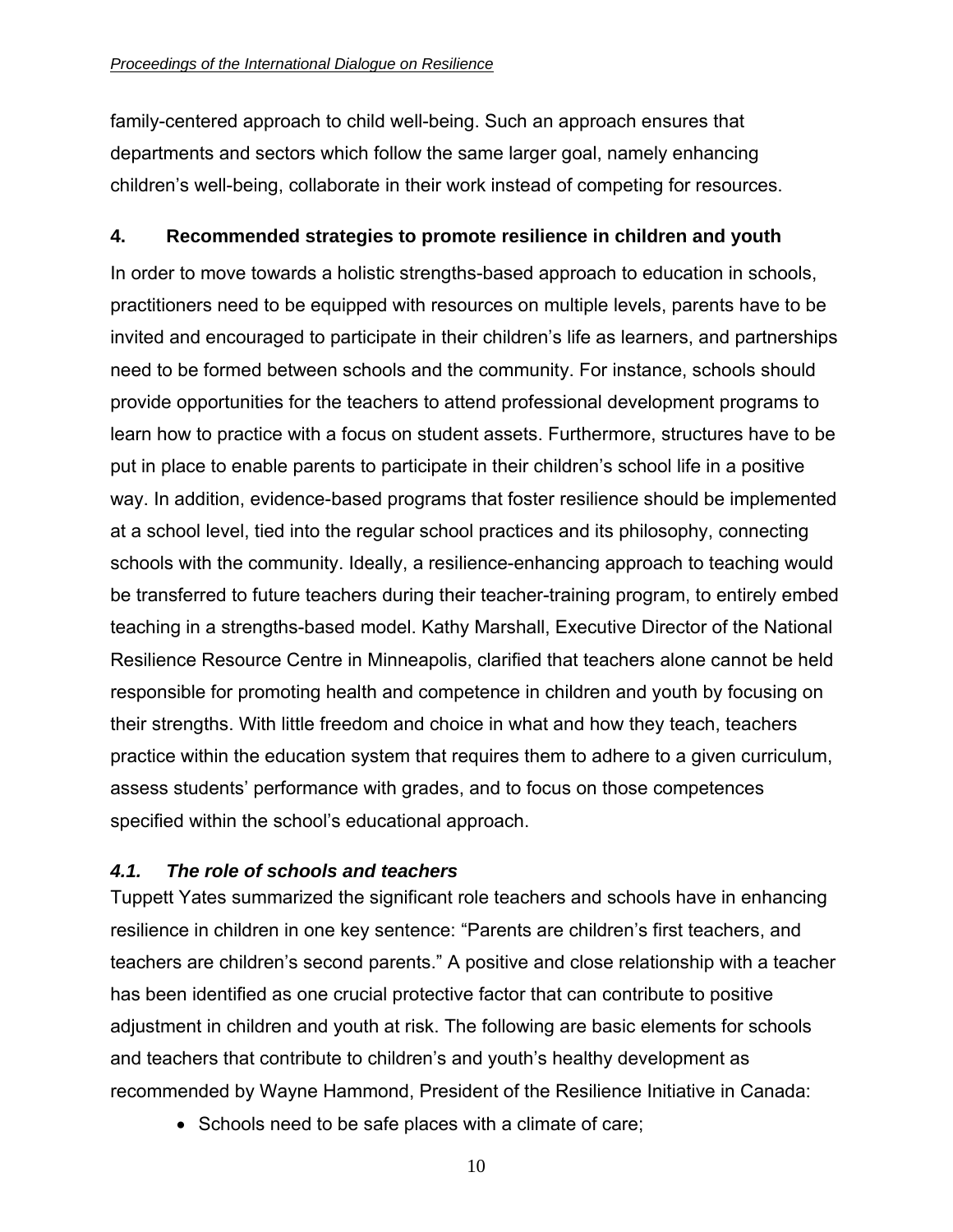- <span id="page-10-0"></span>• Schools to act not as an institution but as a community hub with the community taking more ownership;
- School culture and school values have to reflect an assets-based model to learning;
- Teachers have to create opportunities for individuals to succeed;
- Teachers should have high expectations of achievement for every student;
- Teachers to consider the point of view of student as opposed to only the adult point of view; and
- Learning has to take place in a way that fosters intrinsic strengths (e.g., selfesteem).

Suzan Bacher recommends inserting the resilience factor into what the school is already doing well:

- Besides the classical academic skills, children and youth have to learn social and emotional skills such as empathy, social responsibility, social justice; and
- Schools have to be accepting of and incorporate the cultural practices of a community.

#### *4.2. The need for mentors*

Children and youth need to be given an opportunity to establish positive relationships with mentors. Mentors can be teachers, older students in the school, or adults in the community. Not only does the concept of mentoring provide support for the individual student, it also fosters the value of social responsibility in schools and communities. An example for a successful mentoring program is "Change your Future," an initiative that was designed by the Toronto Board of Education for youth who belong to an ethnic minority and are considered at risk to increase their levels of educational achievement. The core of the intervention is individual and group counseling with trained counselors. A second successful intervention introduced by Ian Manion, Professor in the Provincial Centre of Excellence for Child and Youth Mental Health at the Children's Hospital of Eastern Ontario, is "Youth Net," a mental health promotion and intervention program that involves group mentoring run by youth for youth. There are general key factors that need to be considered in mentoring initiatives: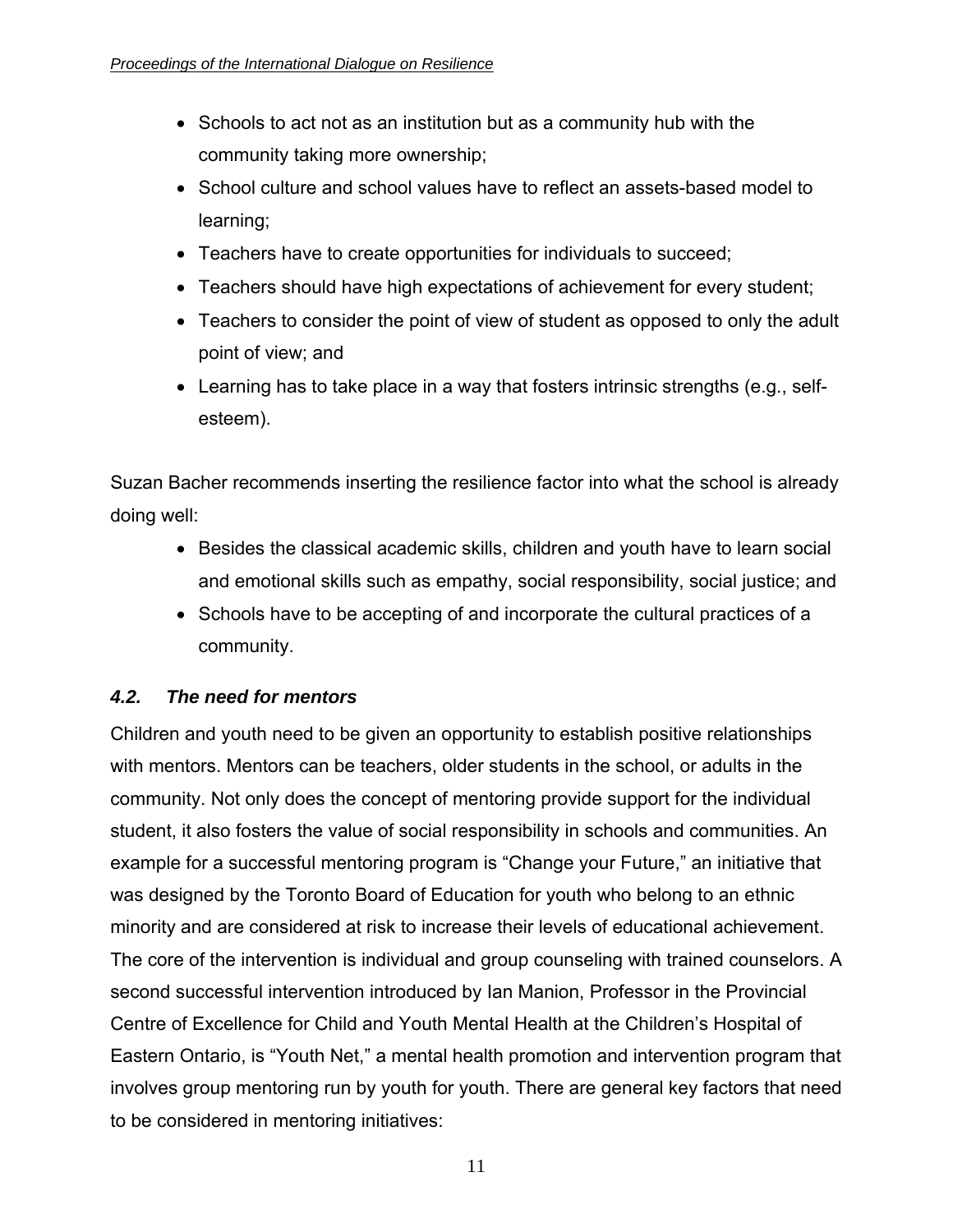- <span id="page-11-0"></span>• Mentors need to give culturally appropriate guidance (e.g., First Nations students need mentors from their own cultural community);
- Mentors need to be trained in a strengths-based model;
- Mentors need their own support system within the educational context (e.g., supervisors who follow up on their mentoring activities, giving advice if needed); and
- Students need to be matched with the right mentor in order to facilitate a positive relationship.

#### *4.3. Reaching families*

Parents and families have to be included in their children's education in a positive and constructive way. There are several ways to achieving parental participation. Helle Tosine from The Learning Partnership, Canada, presented the program "Welcome to Kindergarten," an initiative developed and evaluated at The Learning Partnership that provides pre-school children and their families with support, resources and experiences to begin their formal education. The program reaches out to parents, extended family members, and family friends, inviting them into the school and giving them an opportunity to get to know their child's future school life from the beginning on. Furthermore, Klaus Fröhlich-Gildhoff, Director of the Centre for Childhood and Adolescence Research in Freiburg, Germany, introduced "Empower Children," a program for kindergarten children and their families developed at the Centre for Childhood and Adolescence Research. The program fosters resilience through four pillars:

1. Work with the children (training, individual support, target groups);

2. Training of early childhood educators (integrating of the resilience concept into daily routine in the kindergarten, strengths-based case supervision);

3. Work with parents (counseling hours, parenting courses); and

4. Community networking (collaboration with educational counseling centers and social workers).

In general, there was agreement among the experts that getting parents to participate in educational programs or their children's day-to-day life at school can be challenging and needs to be facilitated in multiple ways.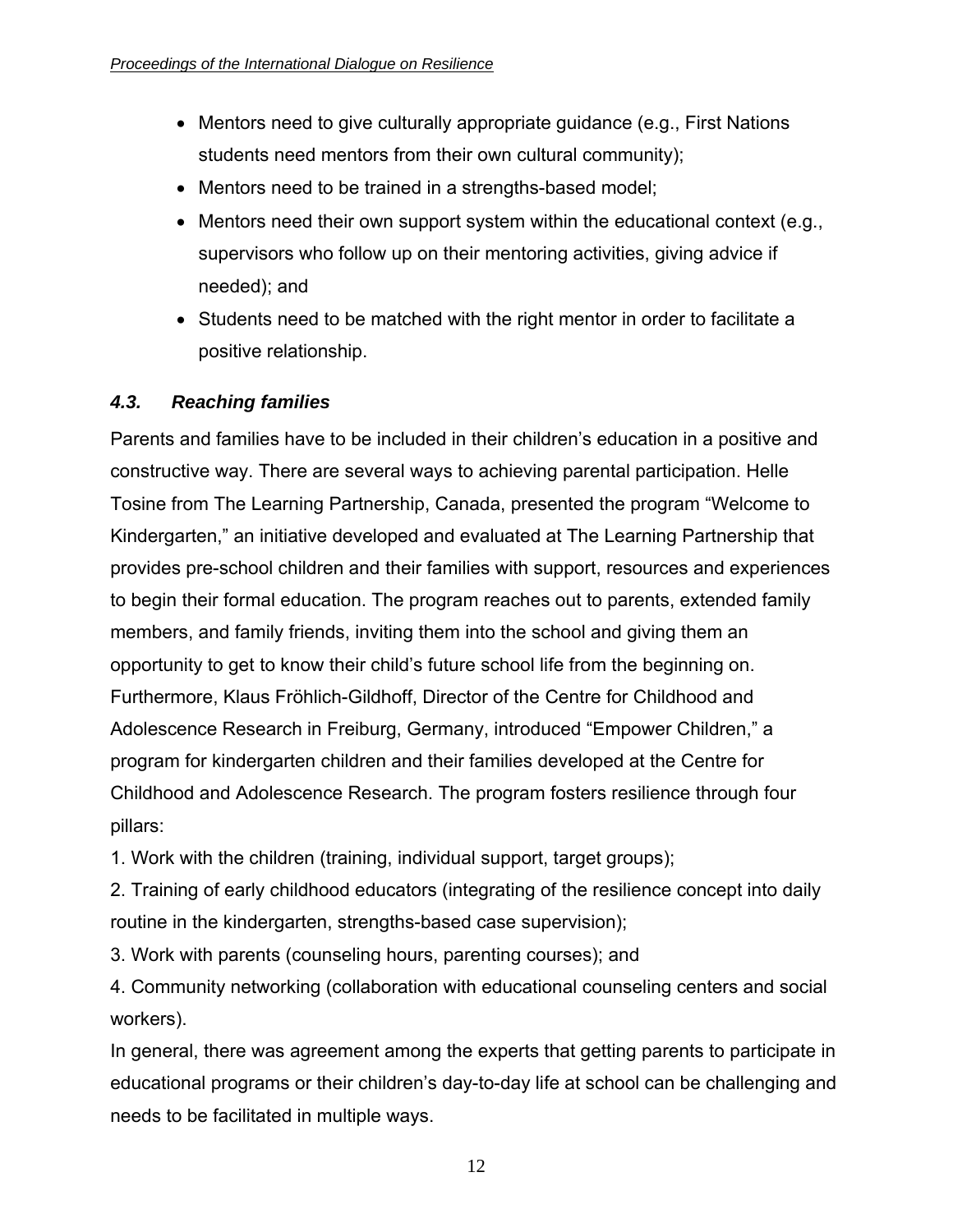- <span id="page-12-0"></span>• Incentives have to be created in society for parents to be part of their children's education (such as a day off from work in order to attend school events and meetings with teachers);
- Parents need to be included in their children's success at school (for example, communicating children's strengths to parents instead of an exclusive focus on weaknesses);
- Opportunities for parents to discuss with other parents the class issues of common concern;
- There is a current gap addressing the development of children before preschool; parents need to have access to parenting classes and counseling services throughout the first few years of parenting; and
- Encourage both parents to participate in their children's education.

### *4.4. The importance of partnership and public policy*

Creating partnerships between the education system and communities has the potential of moving toward a holistic child-centered approach. Following the example of the "Healthy Child Strategy Manitoba," initiatives for family and child well-being need to be created *across* the currently vertically existing departments and sectors concerned with family and child well-being, enabling a horizontal integration of sectors that supports a child-centered public policy. There is a need for more voices from outside government such as civil society to engage policy-makers.

- Different sectors concerning child well-being need to collaborate instead of compete;
- Partnerships in resilience initiatives have to be supported by the leadership;
- Partnerships between schools and the community can enhance the social connectedness of families, children and youth;
- Partnerships require constant nurturing, if not, they will fail over time;
- We train teachers and doctors, we may also need to train partnerships;
- Government and the private sector all have to play a part in initiatives to foster resilience;
- A cross-party committee should be used as opposed to a cross-ministerial one, as it will transcend all parties in power; and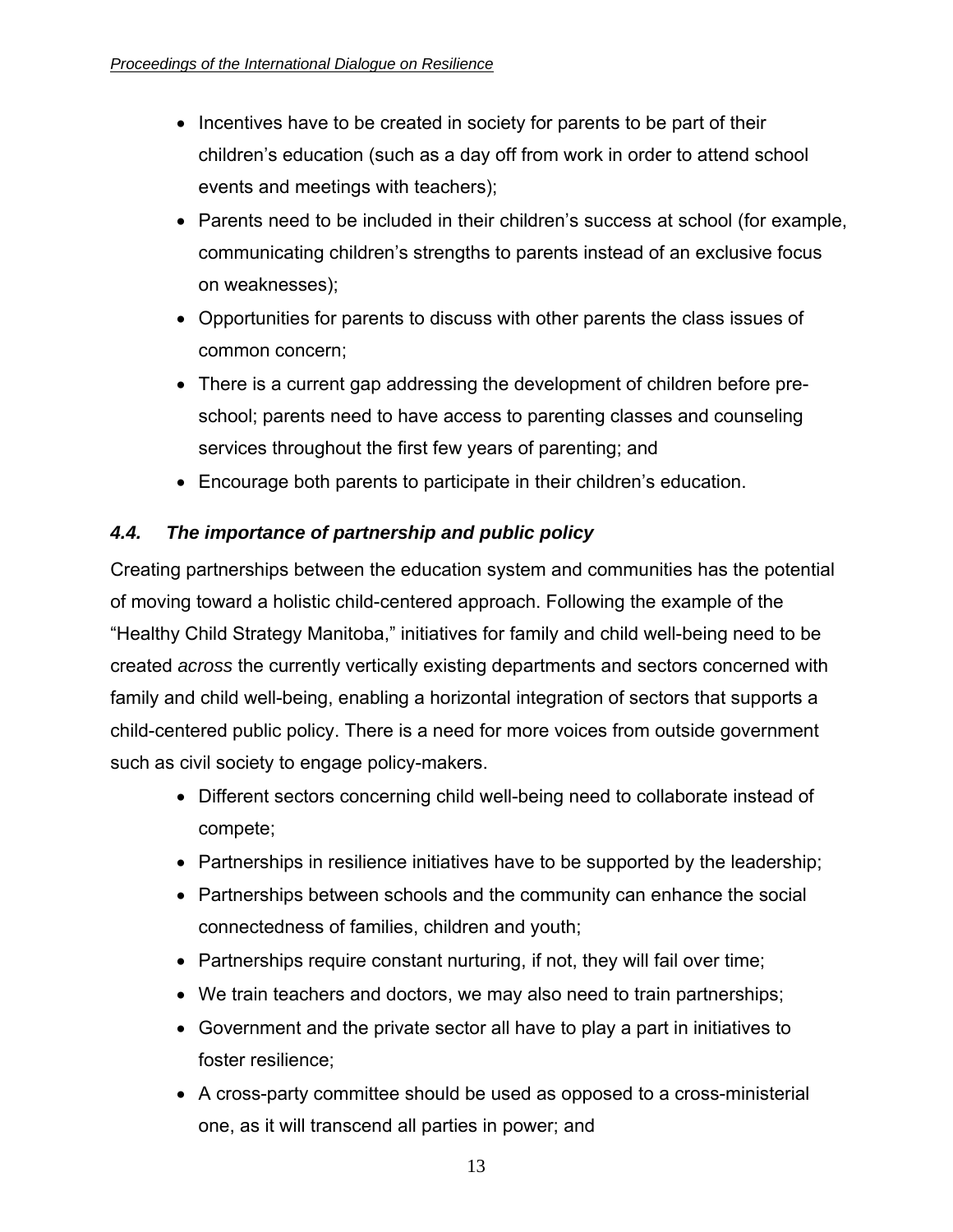<span id="page-13-0"></span>• Monetary incentives could be created in the form of tax incentives to bring attention to new programs (for example car insurance rates decrease if youth has taken the driver's education program).

#### *4.5. Programs and evaluation*

To ensure the quality of prevention and intervention programs, and educational practices, systematic research needs to be conducted to be certain that the initiatives are in line with the program goals. Steve Dinham, Research Director of the Australian Council for Educational Research Programs, illustrated the importance for programs to be evidencebased and developmentally and culturally appropriate. According to him, "good" prevention and intervention programs have to be:

- Rooted in the community and reflect community values,
- Sustainable,
- Appropriate for the given developmental level,
- Appropriate for the particular group (e.g., cultural background),
- Asking the right questions by determining what one is trying to measure and how often, what one is trying to achieve, and when to communicate results,
- Built with a view to assessment,
- Based on research evidence, evaluated with psychometrically sound quantitative and qualitative methods, and
- Evaluated longitudinally to determine long-term effects.

Evaluations should be based on current research knowledge, but also include child, parent, community and teacher voices. One part of the evaluation needs to ask the focus group what works for them, following the motto: "Nothing about us without us." School-based outcome evaluations have to be communicated in a responsible and strengths-based way avoiding practices such as the public ranking of schools.

#### **5. Conclusions**

An African proverb says "It takes a village to raise a child." In alignment with this message, healthy communities with healthy adults and mentors are needed in order to raise healthy children. Educational practices take place within communities, and schools need to be actively linked to their community network, encouraging collaboration and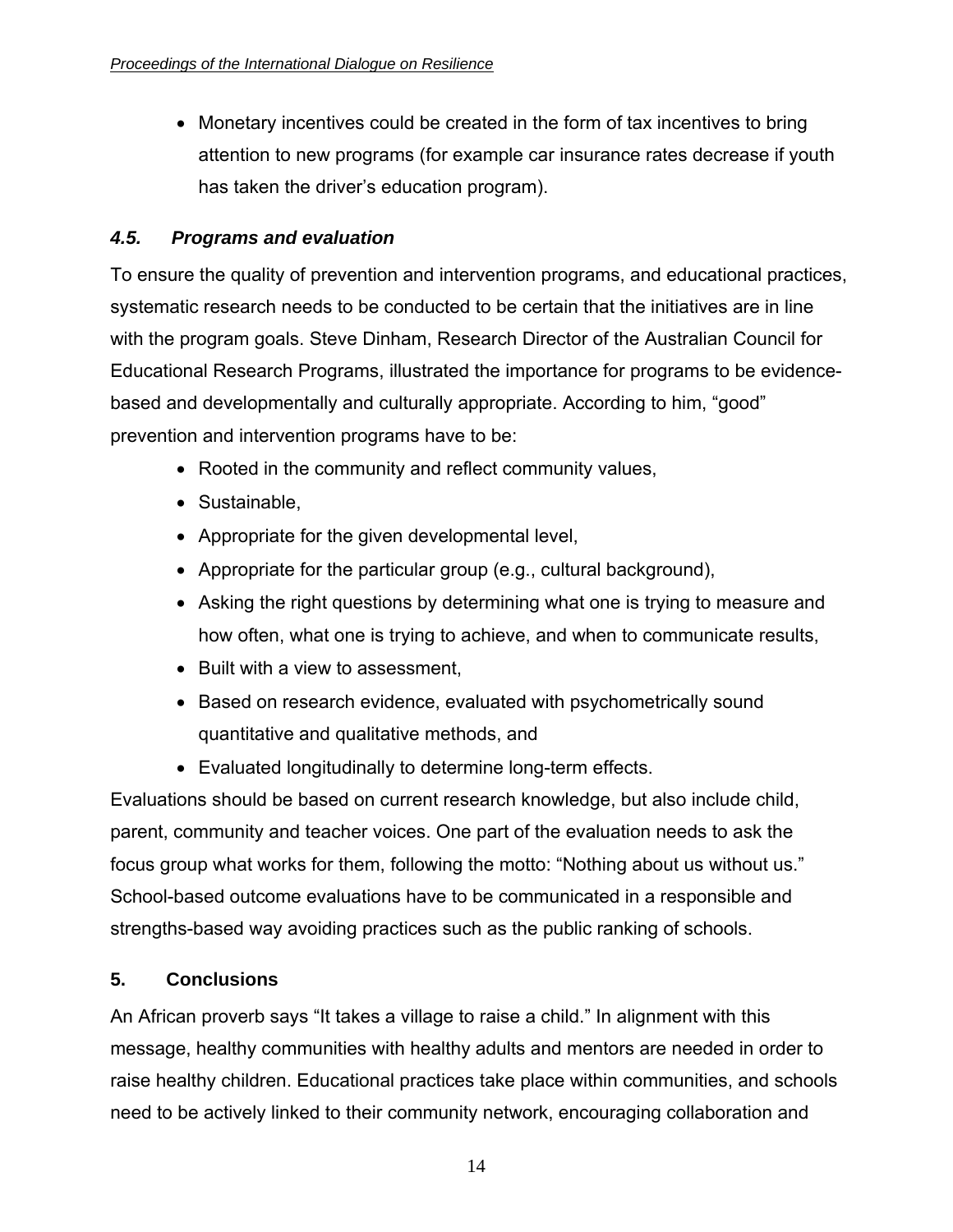#### *Proceedings of the International Dialogue on Resilience*

partnership between the school system and the community. Each community has its own champions and heroes, and those positive examples and role models are the key in fostering strengths in children and youth, giving them a positive outlook on life. Learning is more than just education; it is a complete cultural shift to include the greater community.

Ingrid Hamm, CEO of the Robert Bosch Foundation, summed it as such, "The product for a teacher is a successful student, the measure of that success is resilience." Resilience has been referred to as ordinary magic that can be facilitated in all individuals at any time in any context by creating opportunities for positive successful experiences. Resilience thus is a *secondary outcome* that is enhanced indirectly through primary conditions. The task of society and communities therefore is to create the primary conditions (e.g., safe and healthy environments for children, positive relationships with caring adults, opportunities to succeed, strengths-based education) that enhance and foster resilience. In the end, the child is the actor of his own change; we as members of the community have to provide children with the tools and skills to make changes toward positive outcomes in their lives (e.g., self regulation, good decision-making, ability to connect with others, autonomy, positive view of the future).

A concern in the roundtable discussion was the variety of definitions used for resilience. Formulating specific strategies for practitioners requires consensus of how exactly the resilience construct is defined. Furthermore, there was ambiguity of whether the resilience initiatives should reach exclusively children and youth at risk, or whether they should be broad enough to reach out to all children. The advantage of focusing on a small group is that initiatives can be specifically tailored to a particular population. However, at the same time, practitioners want all children and youth to benefit from resilience initiatives, requiring a broad and more general approach that may be more difficult to plan, maintain, and evaluate. Wolfgang Meyer-Hesemann, Former State Secretary of the Ministry of Education and Women's Issues of Schleswig-Holstein, emphasized that a crucial, overarching factor in fostering strengths and positive development is a society, a community and an education system that reflects values, beliefs and an outlook on life aligned with the strengths- and opportunity-based concept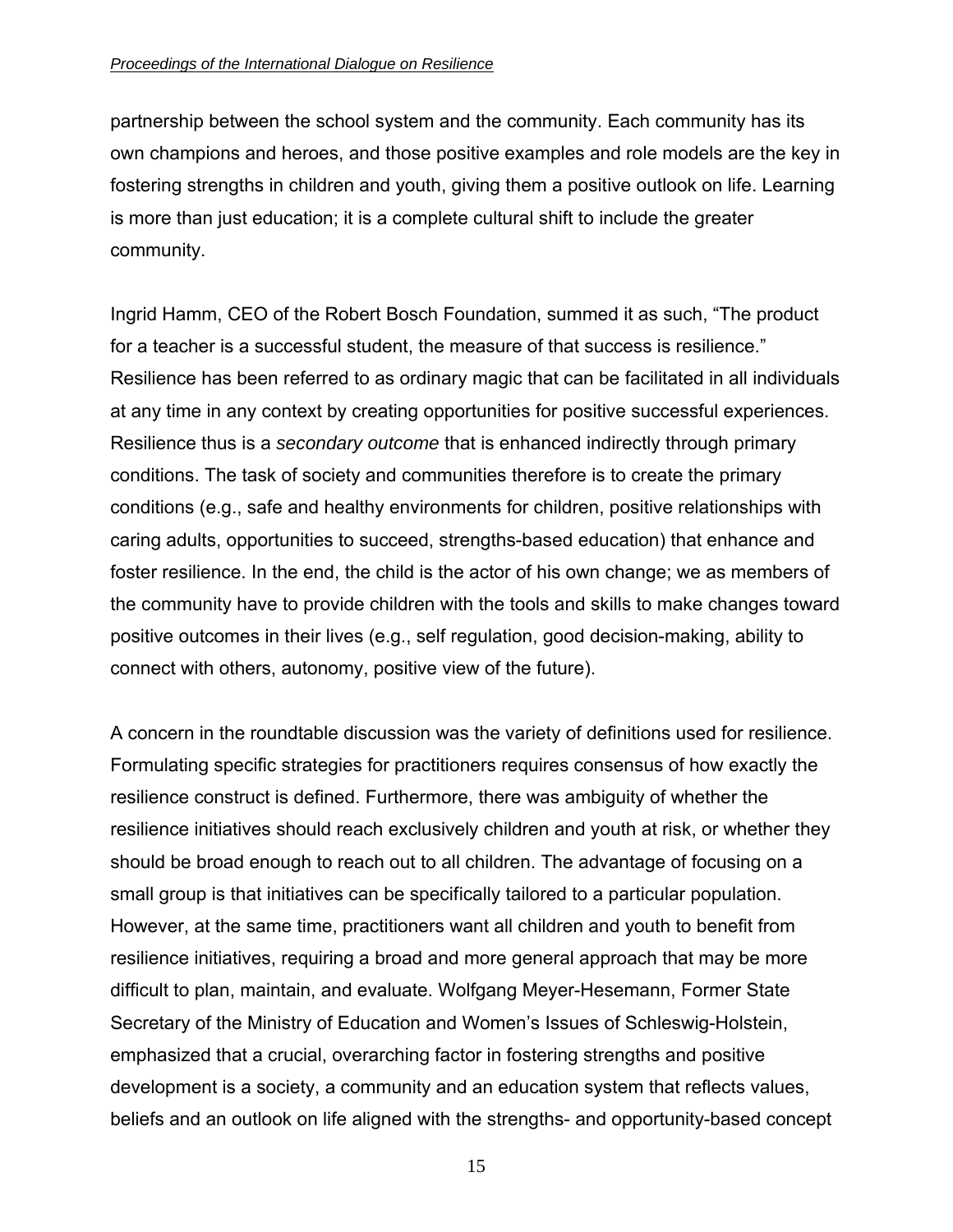of resilience, reaching all children and youth. A final conclusion by Tuppet Yates was that we do not want to produce geniuses, but rather just ordinary healthy kids, raised within, and forming a healthy community and society.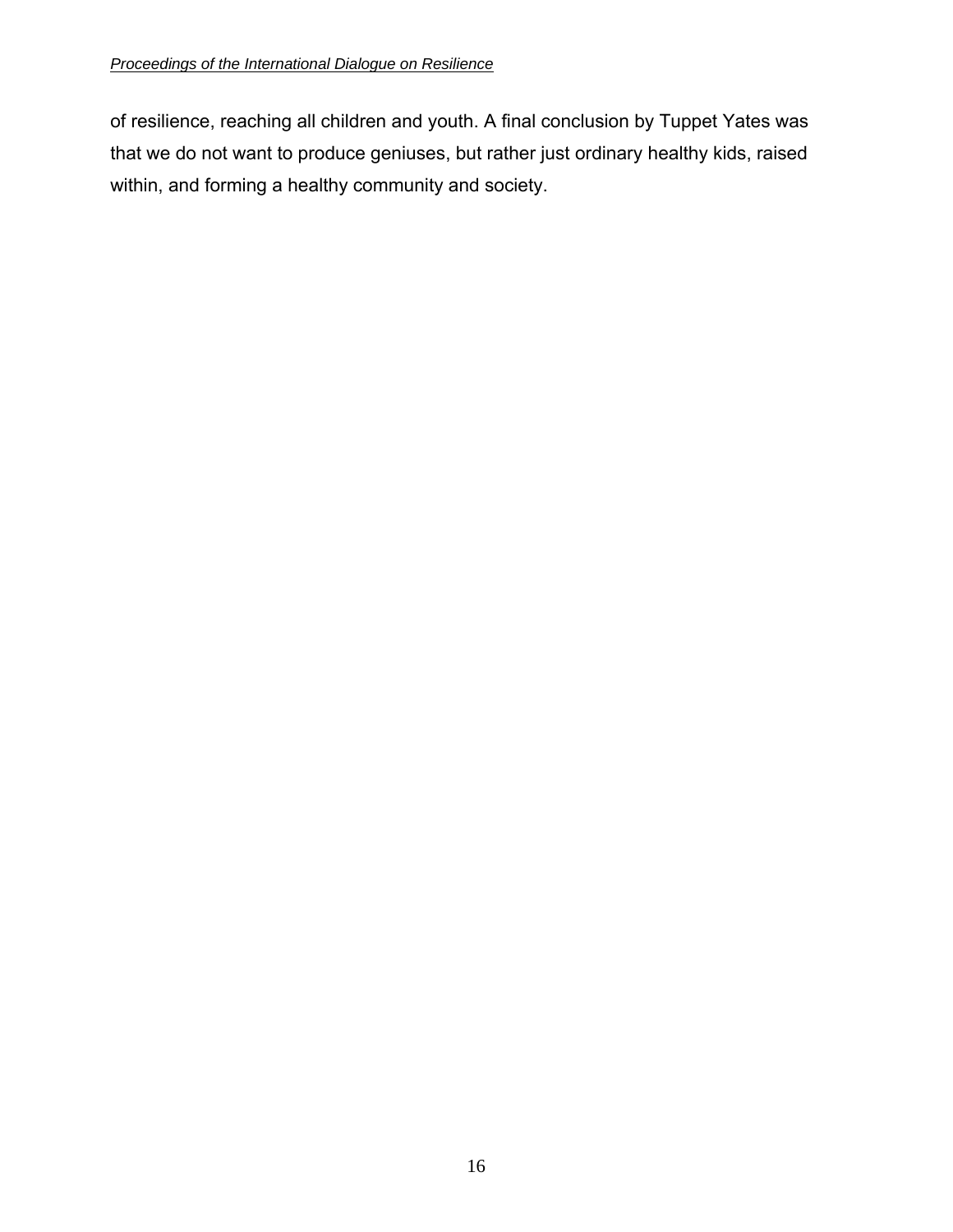## **Appendix A**  Roundtable Participant List

<span id="page-16-0"></span>

| Ingrid Ahlring              | Headmistress, Helene-Lange-<br>Schule Wiesbaden                                                                                                  | i.ahlring@helene-lange-<br>schule.de    |
|-----------------------------|--------------------------------------------------------------------------------------------------------------------------------------------------|-----------------------------------------|
| Jean-Vianney Auclair        | <b>Assistant Deputy Minister,</b><br>Manitoba Department of<br>Education, Citizenship and Youth                                                  | Jean-<br>vianney.auclair@gov.mb.ca      |
| <b>Suzan Bacher</b>         | Director, Institute for School<br>Development, Baden-<br>Württemberg                                                                             | Suzan.bacher@ls.kv.bwl.de               |
| Paul Cappon                 | President and CEO, Canadian<br><b>Council on Learning</b>                                                                                        | pcappon@ccl-cca.ca                      |
| Natalia de Savigny          | Administrator, Canadian Council<br>on Learning                                                                                                   | ndesavigny@ccl-cca.ca                   |
| <b>Stephen Dinham</b>       | Research Director, Australian<br><b>Council for Educational Research</b>                                                                         | dinham@acer.edu.au                      |
| <b>Christina Distler</b>    | Program Assistant for the<br>German School Award, Heidehof<br>Foundation                                                                         | Christina.distler@bosch-<br>stiftung.de |
| <b>Greg Enion</b>           | Superintendent of Instruction and<br>School Services, Regina Public<br><b>School Division</b>                                                    | Greg.enion@rbe.sk.ca                    |
| Klaus Fröhlich-<br>Gildhoff | Director, Centre for Childhood<br>and Adolescence Research<br>Freiburg                                                                           | Froehlich-gildhoff@efh-<br>freiburg.de  |
| Ingrid Hamm                 | <b>CEO, Robert Bosch Foundation</b>                                                                                                              | Ingrid.hamm@bosch-stiftung.de           |
| <b>Wayne Hammond</b>        | President, Resiliency Initiative                                                                                                                 | wh@resil.ca                             |
| Douglas Hodgkinson          | Director, Stakeholder Relations,<br><b>Canadian Council on Learning</b>                                                                          | dhodgkinson@ccl-cca.ca                  |
| Ian Manion                  | Professor, Provincial Centre of<br><b>Excellence for Child and Youth</b><br>Mental Health at CHEO<br>(Children's Hospital of Eastern<br>Ontario) | manion@cheo.on.ca                       |
| Kathy Marshall              | <b>Executive Director, National</b><br><b>Resilience Resource Center</b><br>(Minneapolis)                                                        | Marsh008@umn.edu                        |